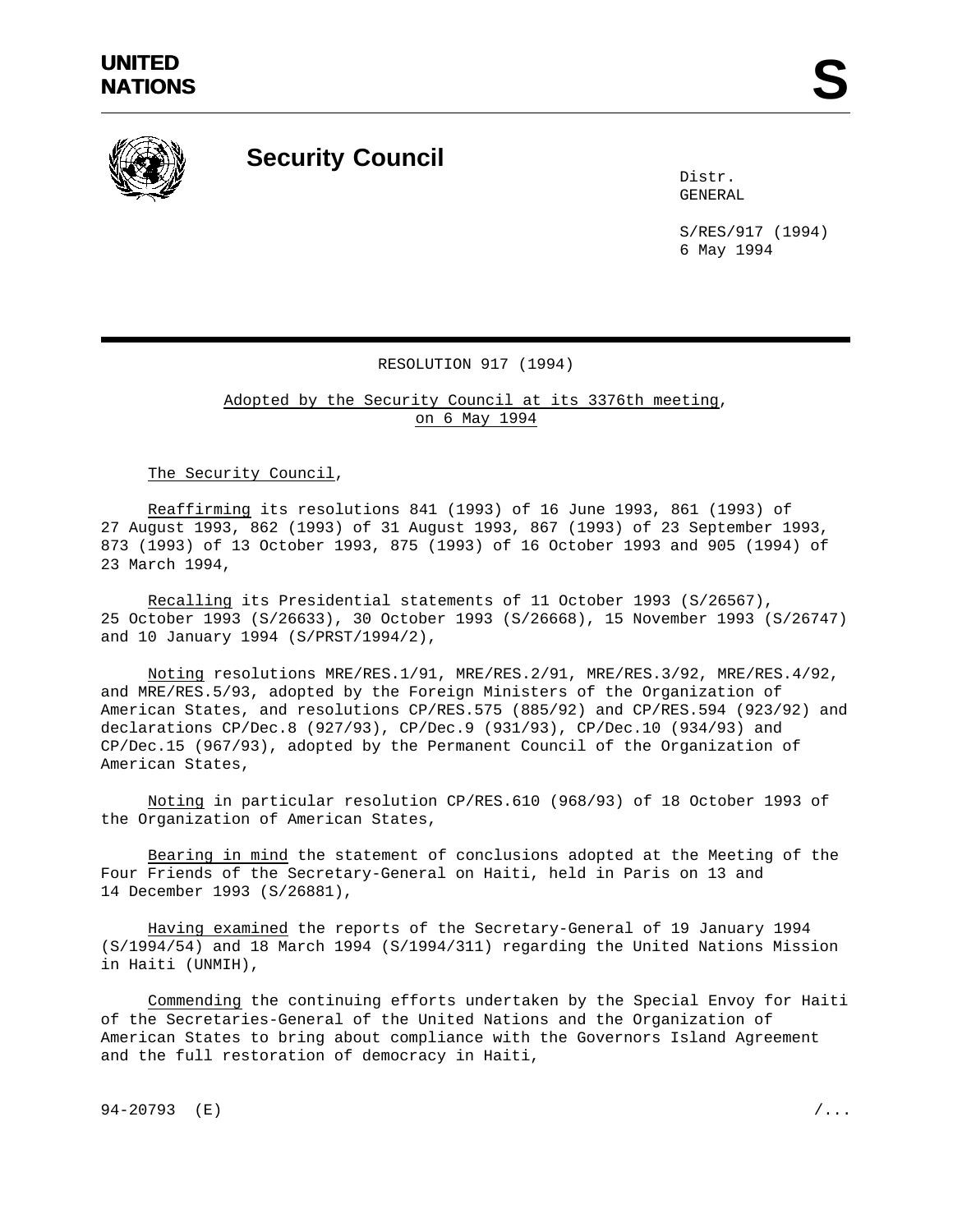Reaffirming that the goal of the international community remains the restoration of democracy in Haiti and the prompt return of the legitimately elected President, Jean-Bertrand Aristide, under the framework of the Governors Island Agreement,

Stressing in this context the importance of a proper and secure environment for all legislative action agreed to in the Governors Island Agreement and the New York Pact, as well as preparations for free and fair legislative elections in Haiti, as called for in the constitution, in the framework of the full restoration of democracy in Haiti,

Concerned at the continued failure of the military authorities in Haiti, including the police, to comply with their obligations under the Governors Island Agreement, and at the violations of the related New York Pact committed by political organizations party thereto in relation to the disputed elections of 18 January 1993,

Strongly condemning the numerous instances of extra-judicial killings, arbitrary arrests, illegal detentions, abductions, rape and enforced disappearances, the continued denial of freedom of expression, and the impunity with which armed civilians have been able to operate and continue operating,

Recalling that in resolution 873 (1993) the Council confirmed its readiness to consider the imposition of additional measures if the military authorities in Haiti continued to impede the activities of the United Nations Mission in Haiti (UNMIH) or failed to comply in full with its relevant resolutions and the provisions of the Governors Island Agreement,

Reaffirming its determination that, in these unique and exceptional circumstances, the situation created by the failure of the military authorities in Haiti to fulfil their obligations under the Governors Island Agreement and to comply with relevant Security Council resolutions constitutes a threat to peace and security in the region,

Acting under Chapter VII of the Charter of the United Nations,

1. Calls upon the parties to the Governors Island Agreement and any other authorities in Haiti to cooperate fully with the Special Envoy of the Secretaries-General of the United Nations and Organization of American States to bring about the full implementation of the Governors Island Agreement and thus end the political crisis in Haiti;

2. Decides that all States shall without delay deny permission to any aircraft to take off from, land in, or overfly their territory if it is destined to land in, or has taken off from the territory of Haiti, with the exception of regularly scheduled commercial passenger flights, unless the particular flight has been approved, for humanitarian purposes or for other purposes consistent with the present resolution and other relevant resolutions, by the Committee established by resolution 841 (1993);

3. Decides that all States shall without delay prevent the entry into their territories: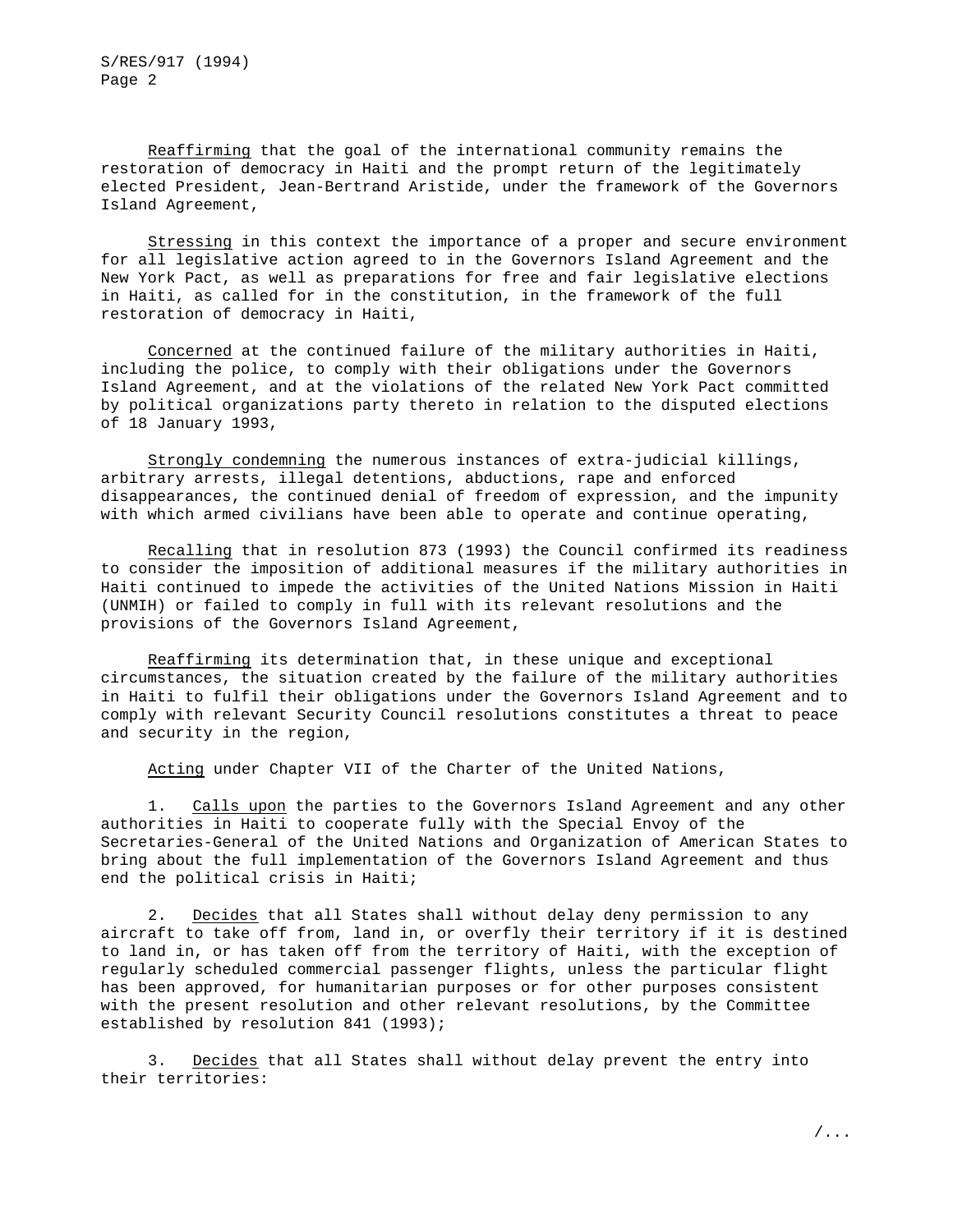(a) Of all officers of the Haitian military, including the police, and their immediate families;

(b) Of the major participants in the coup d'état of 1991 and in the illegal governments since the coup d'état, and their immediate families;

(c) Of those employed by or acting on behalf of the Haitian military, and their immediate families,

unless their entry has been approved, for purposes consistent with the present resolution and other relevant resolutions, by the Committee established by resolution 841 (1993), and requests the Committee to maintain an updated list, based on information provided by States and regional organizations, of the persons falling within this paragraph;

4. Strongly urges all States to freeze without delay the funds and financial resources of persons falling within paragraph 3 above, to ensure that neither these nor any other funds and financial resources are made available, by their nationals or by any persons within their territory, directly or indirectly, to or for the benefit of such persons or of the Haitian military, including the police;

5. Decides that the provisions set forth in paragraphs 6 to 10 below, which are consistent with the embargo recommended by the Organization of American States, shall, to the extent that these measures are not already in effect under its earlier relevant resolutions, take effect no later than 2359 hours Eastern Standard Time on 21 May 1994 and requests that the Secretary-General, having regard for the views of the Secretary-General of the Organization of American States, report to the Council not later than 19 May 1994 on steps the military have taken to comply with actions required of them by the Governors Island Accord as specified in paragraph 18 below;

6. Decides that all States shall prevent:

(a) The import into their territories of all commodities and products originating in Haiti and exported therefrom after the aforementioned date;

(b) Any activities by their nationals or in their territories which would promote the export or transshipment of any commodities or products originating in Haiti, and any dealings by their nationals or their flag vessels or aircraft or in their territories in any commodities or products originating in Haiti and exported therefrom after the aforementioned date;

7. Decides that all States shall prevent the sale or supply by their nationals or from their territories or using their flag vessels or aircraft of any commodities or products, whether or not originating in their territories, to any person or body in Haiti or to any person or body for the purpose of any business carried on in, or operated from, Haiti, and any activities by their nationals or in their territories which promote such sale or supply of such commodities or products, provided that the prohibitions contained in this paragraph shall not apply to:

(a) Supplies intended strictly for medical purposes and foodstuffs;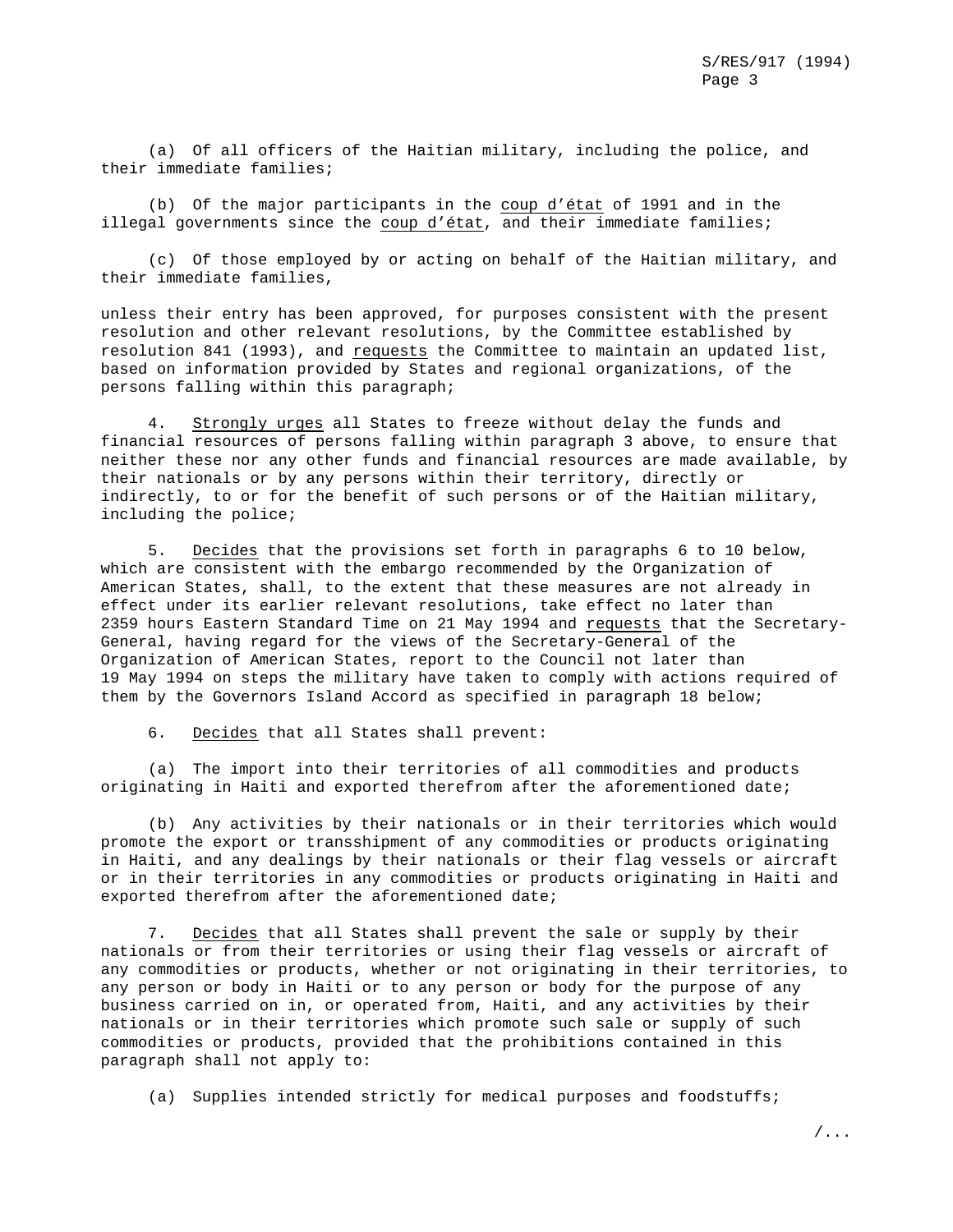(b) With the approval of the Committee established pursuant to resolution 841 (1993), under the no-objection procedure, other commodities and products for essential humanitarian needs;

(c) Petroleum or petroleum products, including propane gas for cooking, authorized in accordance with paragraph 7 of resolution 841 (1993);

(d) Other commodities and products authorized in accordance with paragraph 3 of resolution 873 (1993);

8. Decides that the prohibitions in paragraphs 6 and 7 above shall not apply to trade in informational materials, including books and other publications, needed for the free flow of information and further decides that journalists may bring in and take out their equipment subject to conditions and terms agreed by the Committee established by resolution 841 (1993);

9. Decides to prohibit any and all traffic from entering or leaving the territory or territorial sea of Haiti carrying commodities or products the export of which from Haiti or the sale or supply of which to Haiti would be prohibited under paragraphs 6 and 7 above, excepting regularly scheduled maritime shipping lines calling in Haiti with goods permitted under paragraph 7 and which are also carrying other commodities or products in transit to other destinations, subject to formal monitoring arrangements established with States cooperating with the legitimate Government of Haiti as provided in paragraph 1 of resolution 875 (1993) and paragraph 10 below;

10. Acting also under Chapter VIII of the Charter of the United Nations, calls upon Member States cooperating with the legitimate Government of Haiti, acting nationally or through regional agencies or arrangements, to use such measures commensurate with the specific circumstances as may be necessary under the authority of the Security Council to ensure strict implementation of the provisions of the present resolution and earlier relevant resolutions, and in particular to halt outward as well as inward maritime shipping as necessary in order to inspect and verify their cargoes and destinations and also to ensure that the Committee established pursuant to resolution 841 (1993) is kept regularly informed;

11. Decides that all States, including the authorities in Haiti, shall take the necessary measures to ensure that no claim shall lie at the instance of the authorities in Haiti, or of any person or body in Haiti, or of any person claiming through or for the benefit of any such person or body, in connection with the performance of a bond, financial guarantee, indemnity or engagement, issued or granted in connection with or related to the performance of any contract or transaction, where the performance of that contract or transaction was affected by the measures imposed by or pursuant to this resolution or resolutions 841 (1993), 873 (1993) and 875 (1993);

12. Calls upon all States, including States not members of the United Nations, and all international organizations, to act strictly in accordance with the provisions of the present resolution and the earlier relevant resolutions, notwithstanding the existence of any rights or obligations conferred or imposed by any international agreement or any contract entered into or any licence or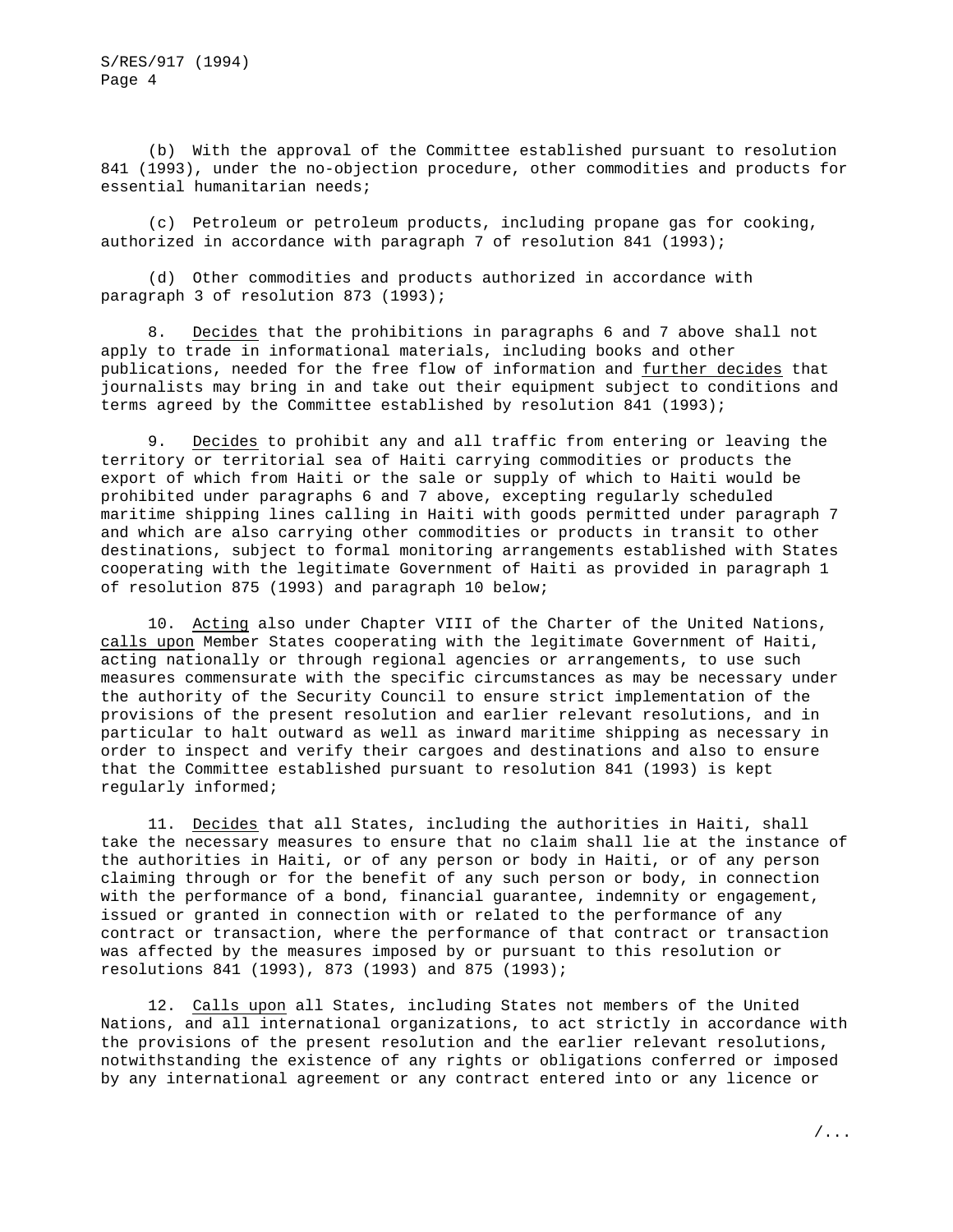permit granted prior to the effective date of the measures in this resolution or earlier relevant resolutions;

13. Requests all States to report to the Secretary-General by 6 June 1994 on the measures they have instituted in implementation of the measures contained in the present resolution and earlier relevant resolutions;

14. Decides that the Committee established pursuant to resolution 841 (1993) shall undertake the following tasks in addition to those set out in resolutions 841 (1993), 873 (1993) and in paragraph 3 above:

(a) To examine reports submitted pursuant to paragraph 13 above;

(b) To seek from all States, in particular neighbouring States, further information regarding the action taken by them concerning the effective implementation of the measures contained in the present resolution and earlier relevant resolutions;

(c) To consider any information brought to its attention by States concerning violations of the measures contained in the present resolution and earlier relevant resolutions and, in that context, to make recommendations to the Council on ways to increase their effectiveness;

(d) To make recommendations in response to violations of the measures contained in the present resolution and earlier relevant resolutions and provide information on a regular basis to the Secretary-General for general distribution to Member States;

(e) To consider and to decide upon expeditiously any application by States for the approval of flights or entry in accordance with paragraphs 2 and 3 above;

(f) To amend the guidelines referred to in paragraph 10 of resolution 841 (1993) to take into account the measures contained in the present resolution;

(g) To examine possible requests for assistance under the provisions of Article 50 of the Charter of the United Nations and to make recommendations to the President of the Security Council for appropriate action;

15. Reaffirms its request to the Secretary-General to provide all necessary assistance to the Committee and to make the necessary arrangements in the Secretariat for this purpose;

16. Decides that, until the return of the democratically elected President, it will keep under continuous review, at least on a monthly basis, all the measures in the present resolution and earlier relevant resolutions and requests the Secretary-General, having regard for the views of the Secretary-General of the Organization of American States, to report on the situation in Haiti, the implementation of the Governors Island Agreement, legislative actions including preparations for legislative elections, the full restoration of democracy in Haiti, the humanitarian situation in that country, and the